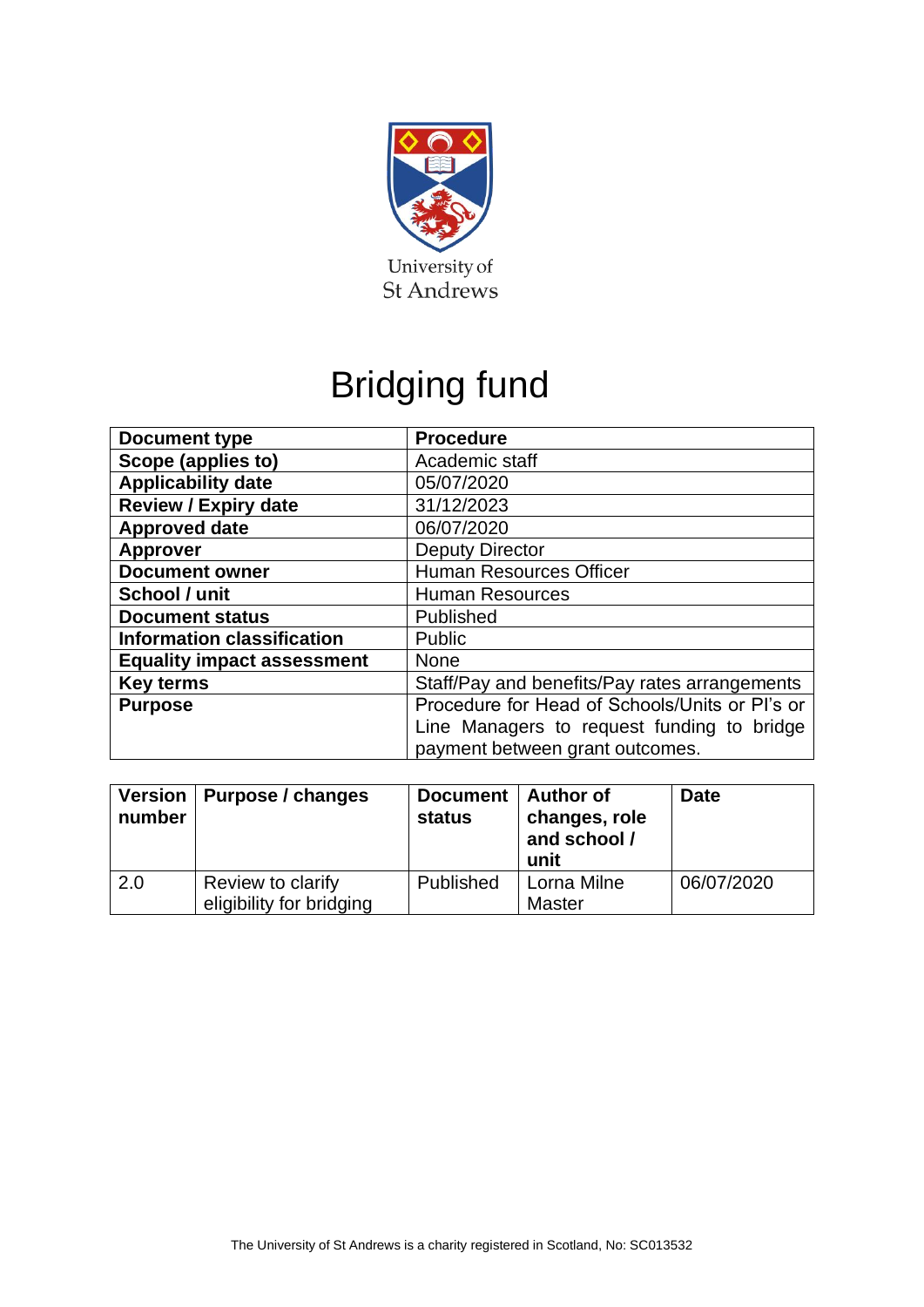## **1. Bridging fund approval route**

- 1.1 The University recognises that from time to time there is a need to support employees for a short period between fixed-term teaching or research contracts, often when these are funded externally by grant monies. The bridging fund will allow payment to be continued to the employee in the hiatus between contracts.
- 1.2 During the bridging period, in addition to any personal academic activities, employees will be expected to undertake duties to assist the School/University as requested by the Head of School, for example by supporting the preparation of teaching materials, organising Outreach activities, supporting research programmes across the Faculty, or contributing to Summer Schools.
- 1.3 Should the individual be on vacation for more than 2 weeks during the bridging period, accrued annual leave must be used or the leave will be unpaid.

## **2. Bridging options**

### 2.1 **Bridging to cover a named individual between grants**

- To be used where an individual's contract comes to an end before the start of their next grant-funded post.
- The University will not normally approve bridge funding to the same individual more than once.

| <b>Period of bridge</b>                                                    | Up to 4 months.                                  |  |  |  |
|----------------------------------------------------------------------------|--------------------------------------------------|--|--|--|
|                                                                            | School central salaries                          |  |  |  |
| <b>Funding source</b>                                                      | (Relevant FAS group to be notified if approved). |  |  |  |
| <b>Submitted by</b>                                                        | <b>Head of School</b>                            |  |  |  |
| <b>Authorisation</b>                                                       | Master                                           |  |  |  |
| All requests must include a firm statement as to where the follow-up funds |                                                  |  |  |  |
| for the salary will be coming from.                                        |                                                  |  |  |  |

### 2.2 **Bridging to cover a named individual between teaching contracts**

- To be used where it is known in Semester 2 that a person will be coming back to a new contract in Semester 1 of the new academic session.
- Bridging will be provided where the School can confirm there is work for the individual to undertake on behalf of the University (see above), along with some dedicated teaching preparation or research time, provided that research is part of the individual's contract.

| Period of bridge                                                                                                        | 4 months maximum.                                                           |  |  |
|-------------------------------------------------------------------------------------------------------------------------|-----------------------------------------------------------------------------|--|--|
| <b>Funding source</b>                                                                                                   | School central salaries<br>(Relevant FAS group to be notified if approved). |  |  |
| <b>Submitted by</b>                                                                                                     | <b>Head of School</b>                                                       |  |  |
| <b>Authorisation</b>                                                                                                    | Master                                                                      |  |  |
| All requests must include a firm statement outlining the work to be<br>undertaken and the support for the continuation. |                                                                             |  |  |